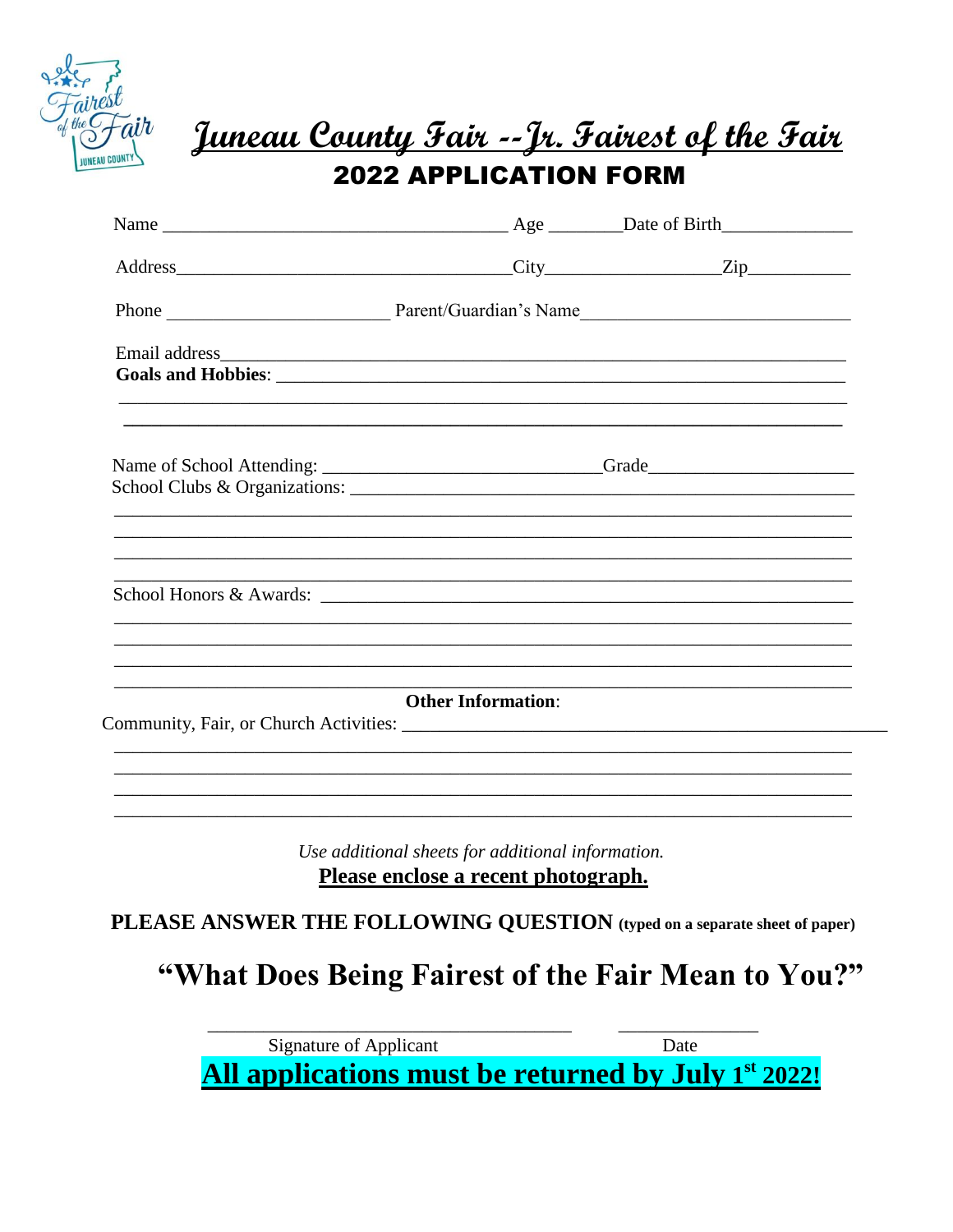

**2022 Juneau County Fair --Jr. Fairest of the Fair**

## **JOB DESCRIPTION**

- o The purpose of the program is to promote the exceptional variety of opportunities educational, agricultural, social, and cultural – available in Juneau County.
	- o Represent Juneau County Fair Association at County Fair, parades & other functions as decided by the Fairest Team for one year.
	- o Assist the Fairest of the Fair at the Juneau County Fair, **Aug 14th-21st**
		- o Participate in promotion programs and media events.
		- o Applicant need to have a strong appreciation for the fair but is not required to have shown at the fair.

### **ATTRIBUTES**

- o Pleasant personality confident, gracious, outgoing and sensitive.
- o Ability to speak effectively to large or small groups and in various media circumstances.
	- o Ability to relate to and work with a wide variety of people.
	- o Motivated to learn more about Juneau County and the Fair.
		- o Willingness to maintain a natural and neat appearance.
			- o Knowledge of social media platforms is welcome.

The Jr. Fairest of the Fair position will be as challenging and rewarding as you make it! By the end of your term, you will have developed higher self-confidence, listening skills, time management techniques, writing and speaking abilities and a greater regard for the people and places of Juneau County.

#### **WHO IS ELIGIBLE TO PARTICIPATE IN THE SELECTION PROCESS?**

o Applicant must be between 13-15 years of age.

o Position open to youth who have been residents of Juneau County

for at least one year prior to entry.

- o Applicant agrees that the time, manner and method of judging shall be solely within the discretion of rules and regulations set by the Fairest of the Fair Committee, WI Association of Fairs, and the decision of judges shall be final.
- o Applicant agrees that, if they are selected as "Jr. Fairest", they will not sign a management contract with any individual/corporation and that they will not give any written/verbal endorsement or make personal appearances for any mercantile commodity or commercial organization nor will they permit any photographs to be used without permission of the Fairest of the Fairs Committee. This includes social media postings related to the Fairest position.
- o Applicant may be an entrant in only one county/district fair which they consider their "home" fair. An applicant must reside in the county they represent. Only exception: They may reside in an adjoining county if the majority of their activities are in the county where they enter.